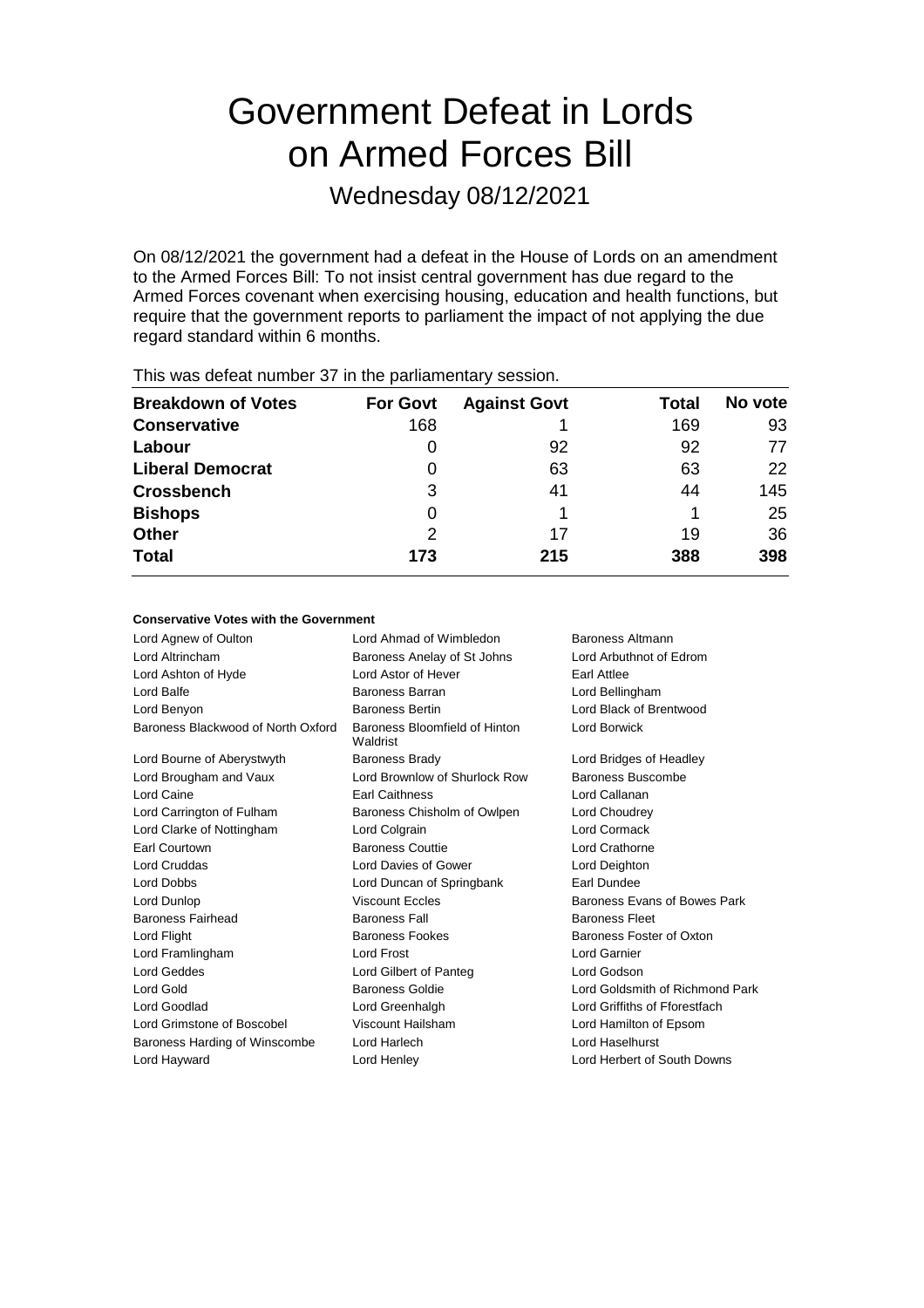Lord Hill of Oareford Baroness Hodgson of Abinger Lord Hodgson of Astley Abbotts Lord Holmes of Richmond Baroness Hooper Cord Horam Lord Howard of Rising Earl Howe Lord Howell of Guildford Lord Hunt of Wirral **Lord James of Blackheath** Baroness Jenkin of Kennington Lord Jopling **Lord Kamall** Lord Kamall **Lord Keen of Elie** Lord King of Bridgwater Lord Kirkham Lord Kirkhope of Harrogate Lord Lamont of Lerwick Lord Lancaster of Kimbolton Lord Lang of Monkton Lord Lansley Lord Leigh of Hurley Lord Lexden Lord Lilley Lord Lingfield Earl Liverpool Lord Livingston of Parkhead Lord Lucas Lord Eucas Baroness Manzoor Lord Marland Lord Maude of Horsham Lord McInnes of Kilwinning Baroness McIntosh of Pickering Baroness Mobarik Baroness Mobaring Duke of Montrose Baroness Morgan of Cotes **Baroness Morris of Bolton** Lord Moylan Lord Naseby Lord Nash Baroness Neville-Jones Baroness Neville-Rolfe Baroness Nicholson of Winterbourne Baroness Noakes Lord Northbrook Lord Norton of Louth Lord O'Shaughnessy Lord Parkinson of Whitley Bay Lord Patten Lord Patten of Barnes Baroness Pidding Lord Polak Lord Popat Lord Price Lord Randall of Uxbridge Lord Reay Baroness Redfern Lord Ribeiro Viscount Ridley Lord Robathan Baroness Rock Baroness Sanderson of Welton Lord Sandhurst Lord Sarfraz Lord Sassoon Baroness Sater Baroness Scott of Bybrook Baroness Seccombe Lord Selkirk of Douglas Baroness Shackleton of Belgravia Lord Sharpe of Epsom Lord Sheikh Lord Sherbourne of Didsbury Lord Shinkwin Lord Smith of Hindhead Lord Spencer of Alresford Lord Sterling of Plaistow Lord Stewart of Dirleton Lord Strathclyde Lord Suri Lord Taylor of Holbeach Viscount Trenchard Lord True Lord Tugendhat **Lord Vaizey of Didcot** Baroness Vere of Norbiton Lord Wasserman **Lord Wei** Lord Wei **Lord Wharton of Yarm** Lord Willetts **Baroness Williams of Trafford** Lord Wolfson of Tredegar Baroness Wyld Lord Young of Cookham Viscount Younger of Leckie

**Conservative Votes against the Government**

### Lord Trefgarne

#### **Labour Votes with the Government**

#### **Labour Votes against the Government**

Lord Bach Lord Bassam of Brighton Lord Berkeley Baroness Blake of Leeds **Baroness Blower Baroness Blower** Lord Blunkett Lord Boateng **Lord Bradley** Lord Bradley **Lord Brooke of Alverthorpe** Lord Browne of Ladyton Lord Campbell-Savours Lord Carter of Coles Baroness Chakrabarti **Marting Chandos** Viscount Chandos **Baroness Chapman of Darlington** Lord Coaker **Lord Collins of Highbury** Baroness Corston Baroness Crawley Lord Davies of Brixton Lord Davies of Oldham Baroness Donaghy Lord Dubs Lord Falconer of Thoroton Lord Faulkner of Worcester **Lord Foulkes of Cumnock** Baroness Gale Baroness Golding Lord Grantchester Lord Griffiths of Burry Port Baroness Healy of Primrose Hill Baroness Henig Lord Howarth of Newport Baroness Jay of Paddington **Lord Jones Lord Contains Container** Baroness Jones of Whitchurch Lord Jordan **Lord Kennedy of Southwark** Baroness Kennedy of The Shaws Lord Khan of Burnley **Lord Knight of Weymouth Baroness Lawrence of Clarendon** Lord Lennie **Baroness Liddell of Coatdyke** Lord Liddle Lord Lipsey **Baroness Lister of Burtersett** Baroness Mallalieu

Baroness Adams of Craigielea Lord Adonis **Baroness Armstrong of Hill Top** Lord Grocott Baroness Hayman of Ullock Baroness Hayter of Kentish Town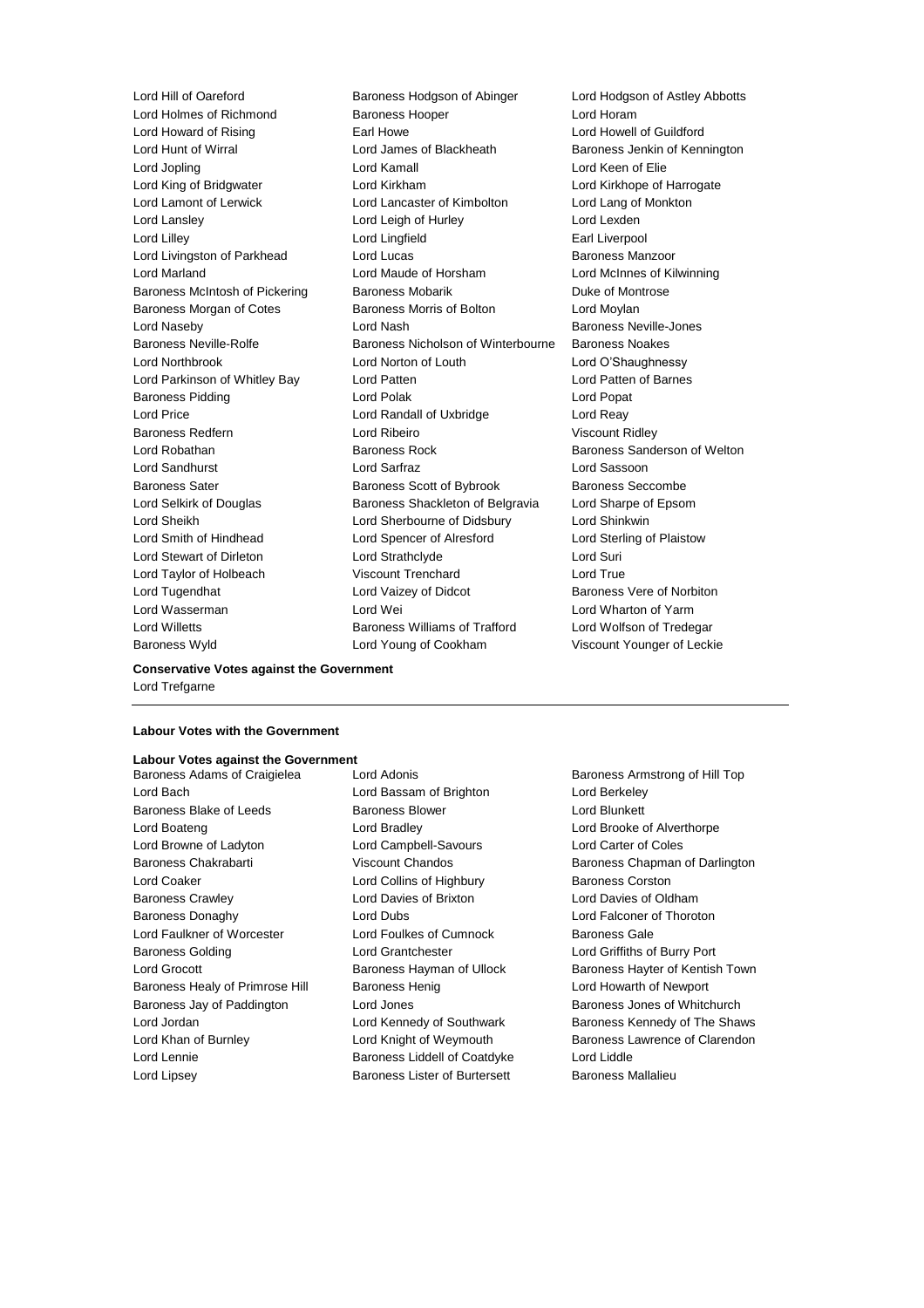- Lord Maxton Lord McAvoy Baroness McIntosh of Hudnall Lord McNicol of West Kilbride Baroness Merron Baroness Merron Lord Monks<br>
Baroness Morgan of Huvton Baroness Morris of Yardlev Baroness Osamor Baroness Morgan of Huyton Baroness Morris of Yardley Baroness Pitkeathley Lord Ponsonby of Shulbrede Baroness Quin Baroness Ramsay of Cartvale **Lord Reid of Cardowan** Baroness Ritchie of Downpatrick Lord Rooker Lord Rosser Baroness Sherlock Baroness Smith of Basildon Lord Snape Communication Viscount Stansgate Baroness Taylor of Bolton **Baroness Thornton** Baroness Thornton Lord Touhig Lord Triesman Lord Tunnicliffe Lord Turnberg Baroness Warwick of Undercliffe Lord Watson of Invergowrie Lord Watts Lord West of Spithead Baroness Wheeler Baroness Whitaker Lord Whitty Baroness Wilcox of Newport Lord Wood of Anfield Baroness Young of Old Scone Lord Young of Norwood Green
	-
- 

#### **Liberal Democrat Votes with the Government**

#### **Liberal Democrat Votes against the Government** Lord Addington Lord Alderdice Baroness Bakewell of Hardington

| <b>Baroness Barker</b>             | Lord Beith        |
|------------------------------------|-------------------|
| Baroness Bonham-Carter of Yarnbury | <b>Baroness I</b> |
| <b>Baroness Brinton</b>            | Lord Bruce        |
| <b>Baroness Burt of Solihull</b>   | Lord Camp         |
| Lord Clement-Jones                 | Lord Dhola        |
| Lord Foster of Bath                | Lord Fox          |
| Lord Goddard of Stockport          | Baroness (        |
| Baroness Harris of Richmond        | Baroness I        |
| <b>Baroness Hussein-Ece</b>        | <b>Baroness</b>   |
| <b>Baroness Kramer</b>             | Lord Marks        |
| Lord Newby                         | Baroness N        |
| <b>Lord Paddick</b>                | Baroness F        |
| <b>Baroness Randerson</b>          | Lord Razza        |
| <b>Lord Rennard</b>                | Lord Rober        |
| Lord Sharkey                       | <b>Baroness 9</b> |
| Baroness Smith of Newnham          | Lord Store        |
| <b>Lord Stunell</b>                | <b>Baroness 9</b> |
| Lord Teverson                      | Lord Thom         |
| <b>Baroness Thornhill</b>          | Lord Tope         |
| Lord Wallace of Saltaire           | Baroness \        |
|                                    |                   |

Mandeville Baroness Benjamin Bowles of Berkhamsted Lord Bradshaw of Bennachie **Lord Burnett** bbell of Pittenweem Lord Chidgey lkia **Clement-Jones Communist Designalists** Baroness Featherstone Baroness Garden of Frognal Grender **Grender** Baroness Hamwee Humphreys **Example Baroness Humphreys** Lord Hussain Jolly **Ecale Baroness Lord Jones of Cheltenham** s of Henley-on-Thames Lord McNally **Northover Lord Oates** Parminter **Baroness Pinnock** Baroness Randerson Lord Razzall Lord Redesdale rts of Llandudno Lord Scriven Sheehan **Lord Shipley** Lord Strasburger Suttie **Example 3 Lord Taylor of Goss Moor** as of Gresford **Baroness Thomas of Winchester** Baroness Tyler of Enfield Walmsley **Communist Condite Condite** Conditions Walmsley

## **Crossbench Votes with the Government**

Lord McDonald of Salford Lord Patel

#### **Crossbench Votes against the Government**

Lord Brown of Eaton-under-Heywood Baroness Bull **Lord Butler of Brockwell** Baroness Butler-Sloss **Baroness Campbell of Surbiton** Lord Carlile of Berriew Lord Chartres Earl Clancarty Viscount Colville of Culross Earl Cork and Orrery **Lord Craig of Radley Craig Cork Craigavon** Viscount Craigavon Baroness D'Souza **Earl Executes Earl Erroll** Baroness Falkner of Margravine Lord Fowler **Lord Hannay of Chiswick** Lord Hope of Craighead Baroness Kidron **Lord Londesborough** Lord Loomba Lord Low of Dalston Earl Lytton Lord Macpherson of Earl's Court Baroness Masham of Ilton **Baroness Meacher** Baroness O'Loan Baroness Prashar Lord Ramsbotham Lord Rowe-Beddoe Lord Russell of Liverpool **Earl Sandwich** Earl Sandwich Lord Stirrup

Lord Alton of Liverpool Lord Best Lord Birt